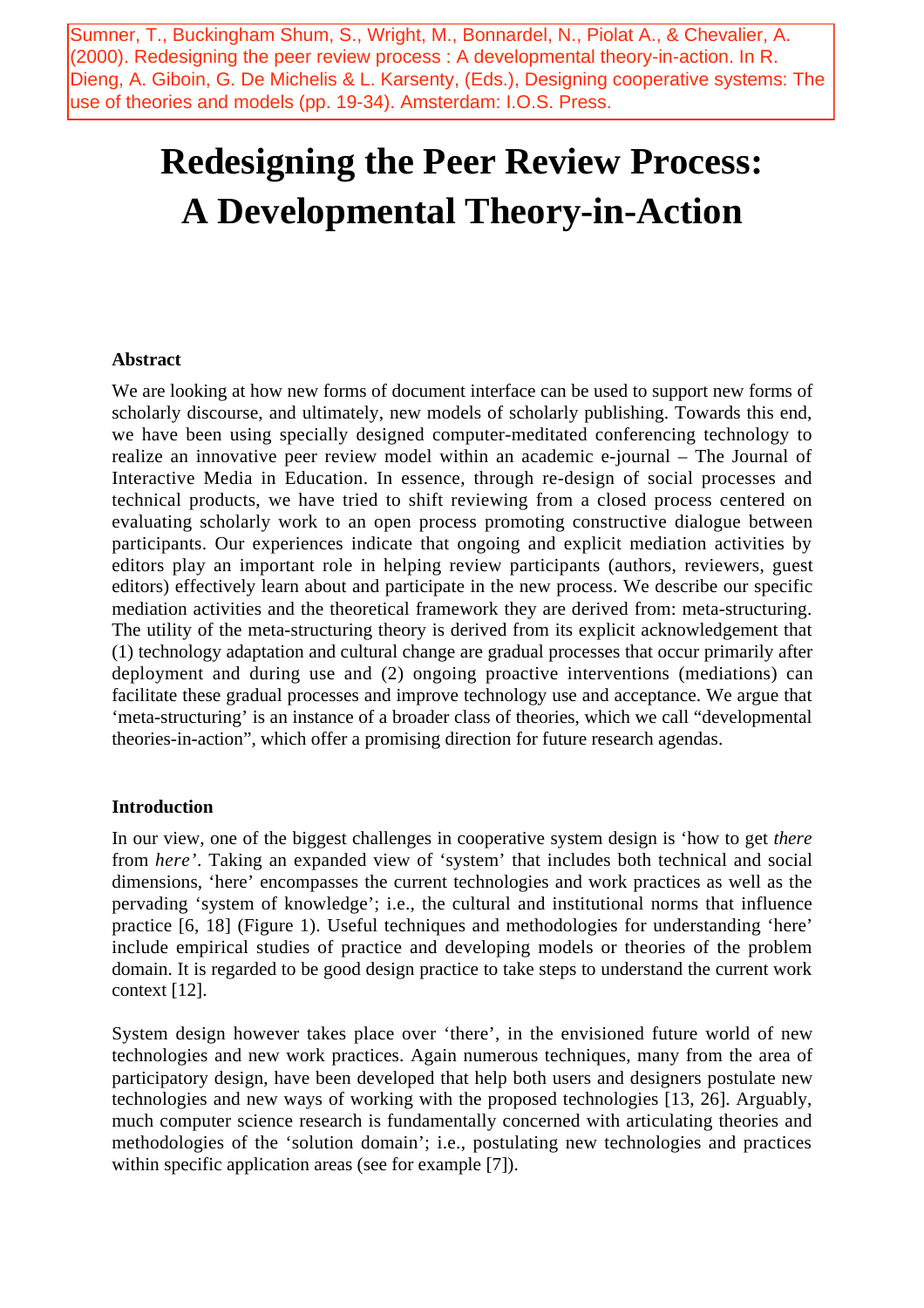

Figure 1: The key challenge for system design is to bridge the gap between current and envisioned use contexts. Theories can help to understand the current problem domain and the envisioned solution domain. Developmental theories-in-action can guide the transition by suggesting proactive interventions in the cultural change process.

However, it is in the transition from here to there where many cooperative systems fail [14]. Sometimes this transition is referred to as a process of 'transfer' or 'adoption', and the challenge for designers is to overcome adoption hurdles [1]. The assumption is that with proper design, hurdles can be minimized and users will more readily take up the system. Implicit in this assumption is the idea that most of the adaptation of the system to the future context of use ('there') occurs at design time. Much research in this area concerns descriptive case studies, often of failures, detailing the adoption problems that arose and how these problems were (or were not) overcome [23]. Grudin has pulled together a number of these studies to generate a set of principles outlining why many cooperative systems fail [14].

Others have argued that viewing this transition as a transfer process is inappropriate; it should instead be viewed as a gradual process of co-adaptation, or even cultural change [21, 24, 27]. The assumption here is that much of the system adaptation takes place after deployment during use. Furthermore, a critical feature of this viewpoint is the acknowledgement of the important role of user adaptation, i.e., changes to practices and systems of knowledge. Again the dominant research model is the descriptive case study. These studies typically focus on success cases, illustrating the gradual adaptation of the system to support new practices and the gradual adaptation of practices to better take advantage of system affordances [20, 22, 28, 32].

While studies such as these provide useful advice and insights, there is very little in the way of proposed theories or models that can be used to systematically guide this critical transition process. Yet, this is exactly where useful theories are sorely needed. As designers, should we be content to create a system and then sit back and see what happens? Or are there steps we can take to proactively support the change process and increase our chance of success?

The purpose of this paper is two-fold. First, we wish to highlight the need for this type of 'developmental theory-in-action'. In our view, such a theory explicitly (1) acknowledges that the gradual processes of co-adaptation and cultural change primarily occur during use and (2) offers guidance on how to proactively support these gradual processes. Such theories are 'developmental' because they target the need for cognitive and social change. They are 'inaction' because they address the need for systematic support and interventions during the change process.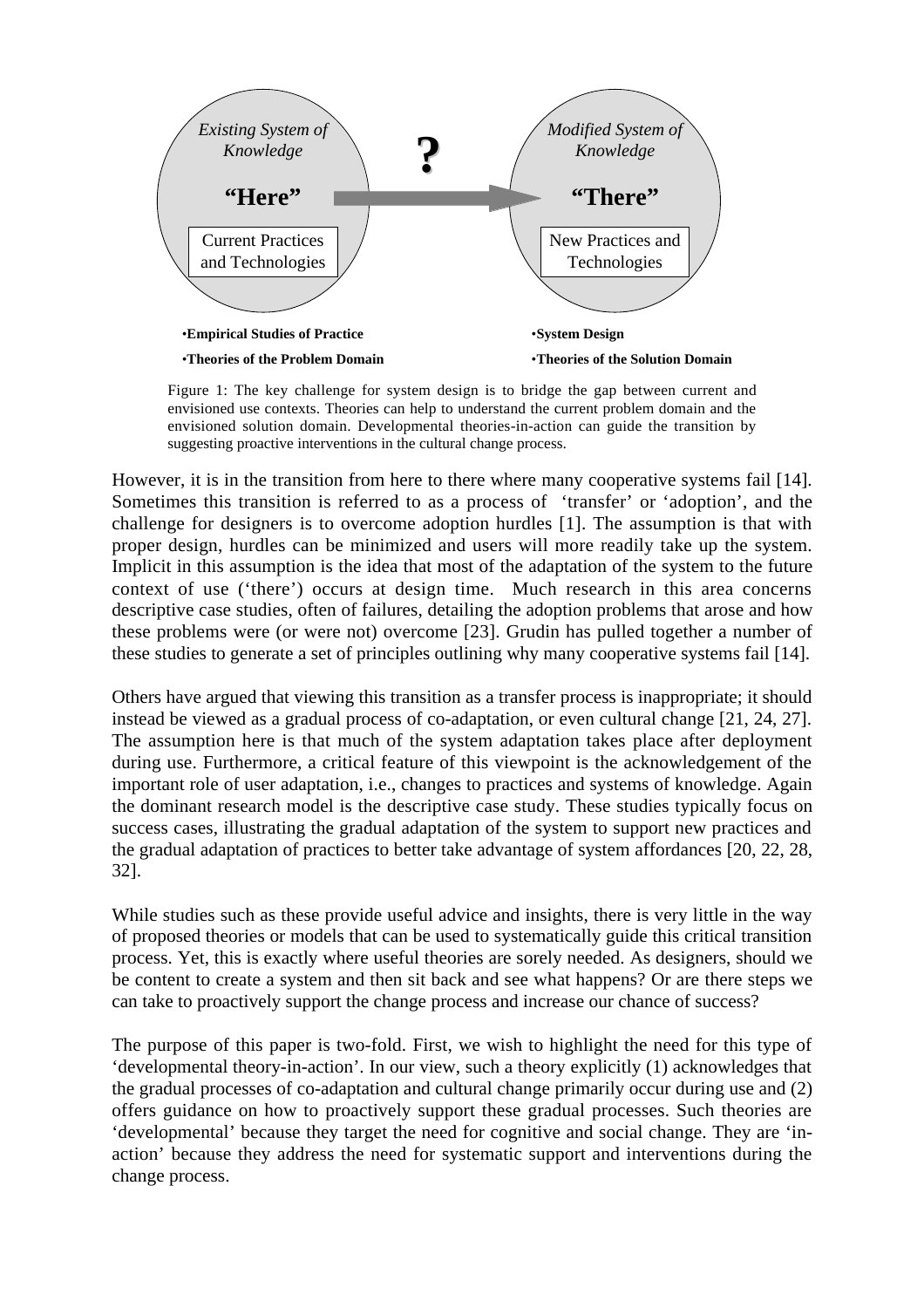Second, we intend to present and analyze one such theory in the context of a detailed case study. In 1995, Orlikowski et al proposed a theory of 'meta-structuring' that advocates a specific set of technology-use mediation processes aimed at facilitating co-adaptation and cultural change [24]. This theoretical model was derived in part from a case study surrounding the introduction of electronic communication technologies into a particular organization. In the scientific tradition, we have taken this proposed theory and tried to apply it to another setting: redesigning the peer-review process in an electronic journal. To the best of our knowledge, we are the first to take this descriptive theory and use it as a framework to guide future actions.

Towards these dual purposes, we begin the remainder of this paper by describing our research context: the electronic Journal of Interactive Media in Education (JIME). We then present the meta-structuring theory and examine how this theory helped guide our editorial interventions. Finally, we discuss the strength and weaknesses of this theory, and how it can be usefully augmented with models of the problem and solution domain.

# **Research Context: The Journal of Interactive Media in Education**

In 1996, three of this paper's authors (Sumner, Buckingham Shum, and Wright) helped to found a journal targeted at researchers and practitioners in educational media ([17]). Besides being a forum for innovative work, we had two other goals for the journal which we felt could only be realized through electronic publication. First, rather than simply reading about interactive media, we wanted to make it possible for readers to directly experience the systems and techniques being described. Second, we believed that a multidisciplinary field could be best advanced by bringing together people reflecting the field's multiplicity of perspectives. Thus, we wanted to foster discussions between participants from diverse backgrounds (e.g., researchers, educators, system designers, and policy makers) and distant geographic locations. Referring back to Figure 1, our initial efforts concentrated on trying to develop models of 'here' and 'there' with respect to current academic publishing practices and our specific goals. Table 1 summarizes the key points in these two models.

| <b>Here: General Model of Current Academic</b><br><b>Publishing Practice</b>                                                                                                                                                                                           | <b>There: Proposed Collaborative Reviewing Model</b>                                                                                                                                                                                                                        |
|------------------------------------------------------------------------------------------------------------------------------------------------------------------------------------------------------------------------------------------------------------------------|-----------------------------------------------------------------------------------------------------------------------------------------------------------------------------------------------------------------------------------------------------------------------------|
| <b>System of knowledge:</b> Reviewing primarily<br>conceived as an evaluative 'vetting' process, to<br>preserve scientific quality and to help prioritize<br>which articles can be included in a finite space<br>resource (paper-based journals) [4, 25, 35]           | Modified system of knowledge: Reviewing<br>primarily conceived as a constructive design process<br>where both the underlying scientific principles and<br>methods, and the article itself, are improved through<br>discussion and negotiation.                              |
| Predominant practices: monologic commentary by<br>anonymous individuals, all communications<br>mediated by editors, comments are often one-way<br>(from reviewer to editor to author), typically spread<br>out over a long period of time (months), closed<br>process. | Proposed practices: direct dialogue between review<br>participants (reviewers, authors, editors, readers),<br>taking place over shorter time periods (weeks) to<br>speed up reviewing and encourage more 'dynamic'<br>exchanges, open and inspectable review process.       |
| Predominant technology: paper, postal system,<br>email                                                                                                                                                                                                                 | Proposed technology: world wide web, computer-<br>mediated conferencing, a design emphasizing<br>integrated documents and discourse with simple<br>schemes for structuring discussions, potential for<br>dynamic content including interactive components<br>and hyperlinks |

Table 1. Comparing models of the problem domain and the proposed solution domain.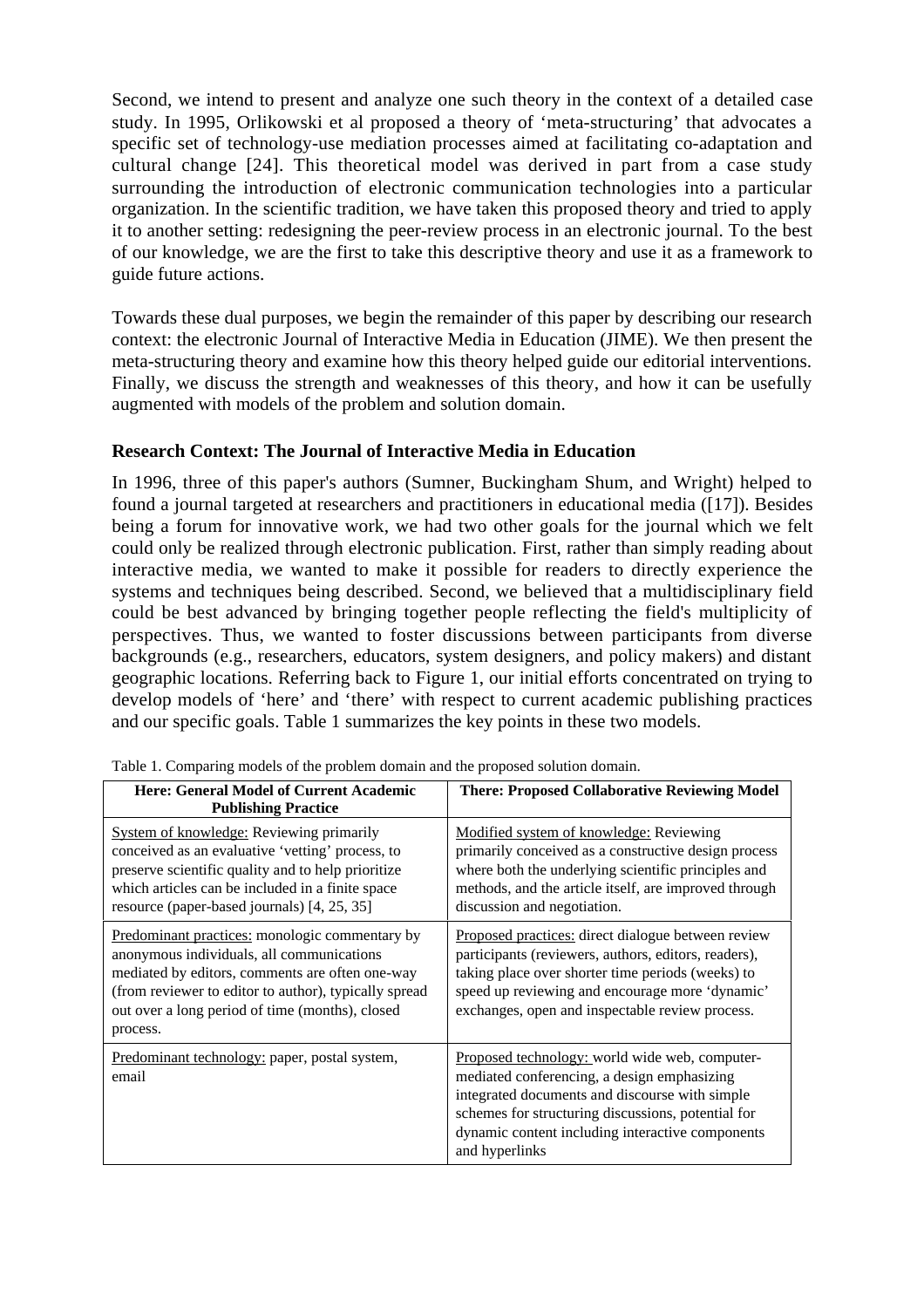All journals sit within several systems of knowledge, which journals users draw on to assess journal contents and to guide their own practices. One or more systems are typically related to the journal's contents: in our case, the field of educational media. Another system is related to academic journals themselves, which includes shared understandings and norms regarding how journals operate, their basis for authority, the roles of participants such as authors, reviewers, and editors. As shown in Table 1, we were proposing a fundamental shift in the system of knowledge related to academic journals, shifting from a vetting model to a design model. We reconceived the reviewing process in terms of supporting 'design discussions taking place around an artifact' and drew upon prior research into hypertext systems and design rationale [2, 3, 5, 8, 31] to articulate principles for the social and technical dimensions of our design. In late 1996, we launched "The Journal of Interactive Media in Education" with the document-centered discourse interface shown in Figure 2.



Figure 2: Document-Centered Discourse Interface. On the left is the Article Window, on the right the Commentaries Window showing the outline view of review discussion Key: [1] Comment icon embedded in each section heading displays section-specific comments; [2] active contents list; [3] iconic link to display top level discussion outline; [4] iconic link to download PDF version; [5] citation is automatically linked to entry in references, displayed in footnote window; [6] reverse link to citation(s) in the text; [7] links from discussion back into article; [8] general heading for discussion; [9] headings for section-specific comments.

A key aspect of our technical design is the integration between the document and the discourse, where links to the discourse are embedded directly into the document form itself (e.g., the comment icons at the start of every section heading). Another important design feature is the use of a standardized simple structure for the document discussion area featuring five general review categories (e.g., clarity of results, quality of writing) and specific categories corresponding to major sections in the document itself. As shown in Figure 2, this document-centered discourse interface is very link-rich, making the publication of documents with associated discourse time and effort intensive. To make the publication of these documents tractable, we created a publisher's toolkit to automate large parts of the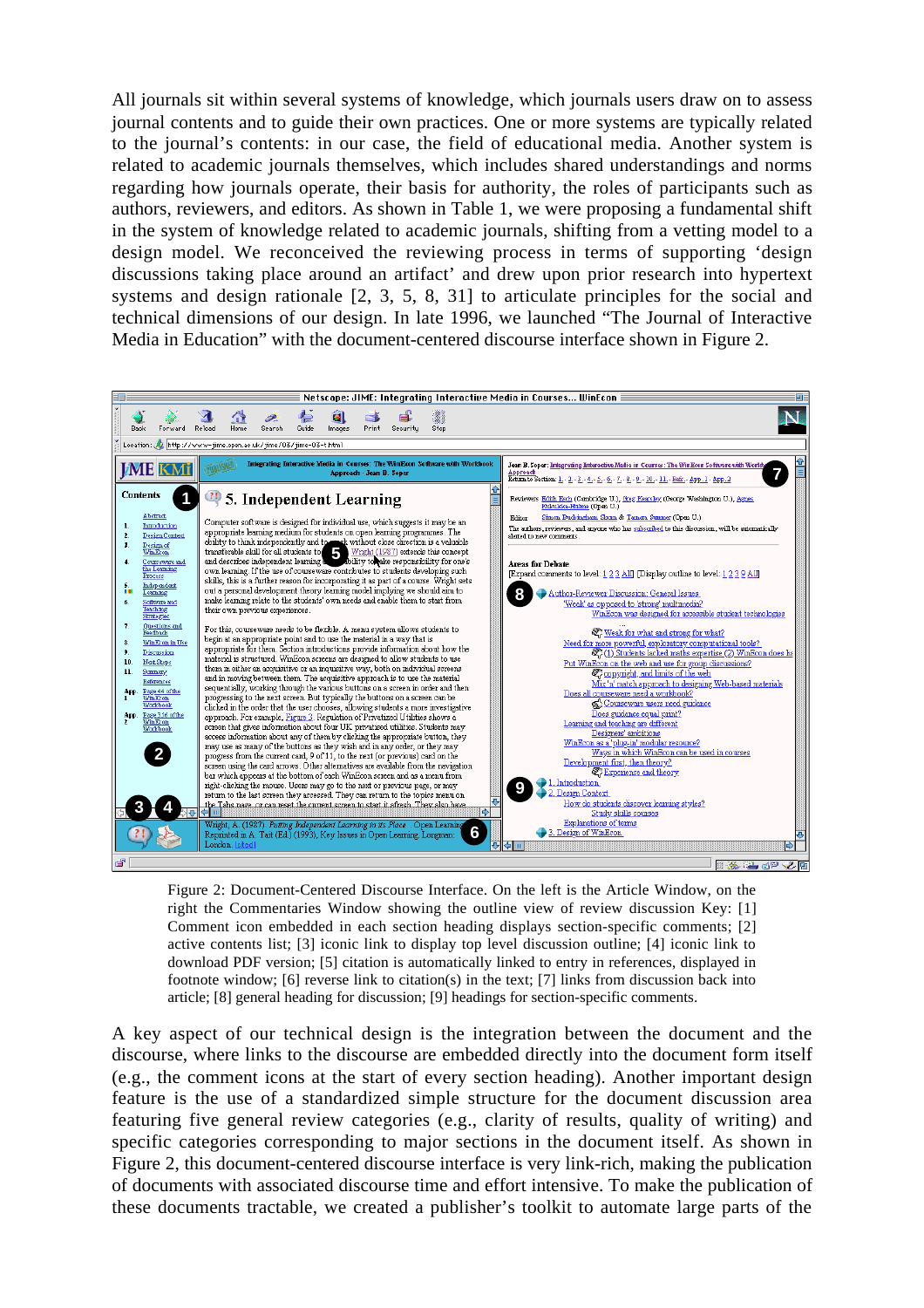mark-up and publication process [30]. The human-computer interface considerations that went into this interface design and the publisher's toolkit are fully described in [29, 30].

A key aspect of our social design entailed rethinking and redesigning the journal peer review process and participant roles to promote multidisciplinary debate (Figure 3). Most of the review process takes place using the document interface in Figure 2, with supplement from email. The discourse (i.e., discussions between readers, authors, reviewers, and editors) is shown in the right pane. When an article is received and judged to be relevant to the journal, the publisher (often the same person as the editor) uses the publisher's toolkit to create a secret review site for that article resulting in the document-centered discourse interface. The editor solicits reviewers (usually three or four) and briefs them on the review process. Next, for a month long 'closed review' period, reviewers and authors discuss and debate the article. While reviewers may choose to remain anonymous, journal policy is to encourage named review and, with only a couple of exceptions, all reviewers to date have done so.



Figure 3: The JIME review lifecycle, showing the closed and open peer review periods, and the active stakeholders at different points.

Based on the outcome of the closed review period, the editor decides whether or not the article is in principle acceptable and should move to the open review period. If so, the secret site containing the submitted article and review debate is made available to the public for a one month open review period. During that period, readers are also able to join the discussion. After the open period, the editor performs a meta-review of the article, summarizing the reviewers' points, adding additional comments, and formulating required and suggested changes to the article. Sometimes, instead of requesting authors to modify part of their article in response to a comment, the editor will instead ask authors to respond in the review debate and suggest linking to this part of the debate in the article itself. Such linking enables authors to use the review discussion as a form of 'amplifying footnote'.

The authors then modify the article in response to the review debate and the editorial metareview. When the editor receives the final article and judges the modifications to be acceptable, the editor then edits the review debate to determine which parts will be published with the final article. Low-level comments pertaining to writing style or syntax are removed since these should have been addressed in the rewrite. Likewise, comments suggesting how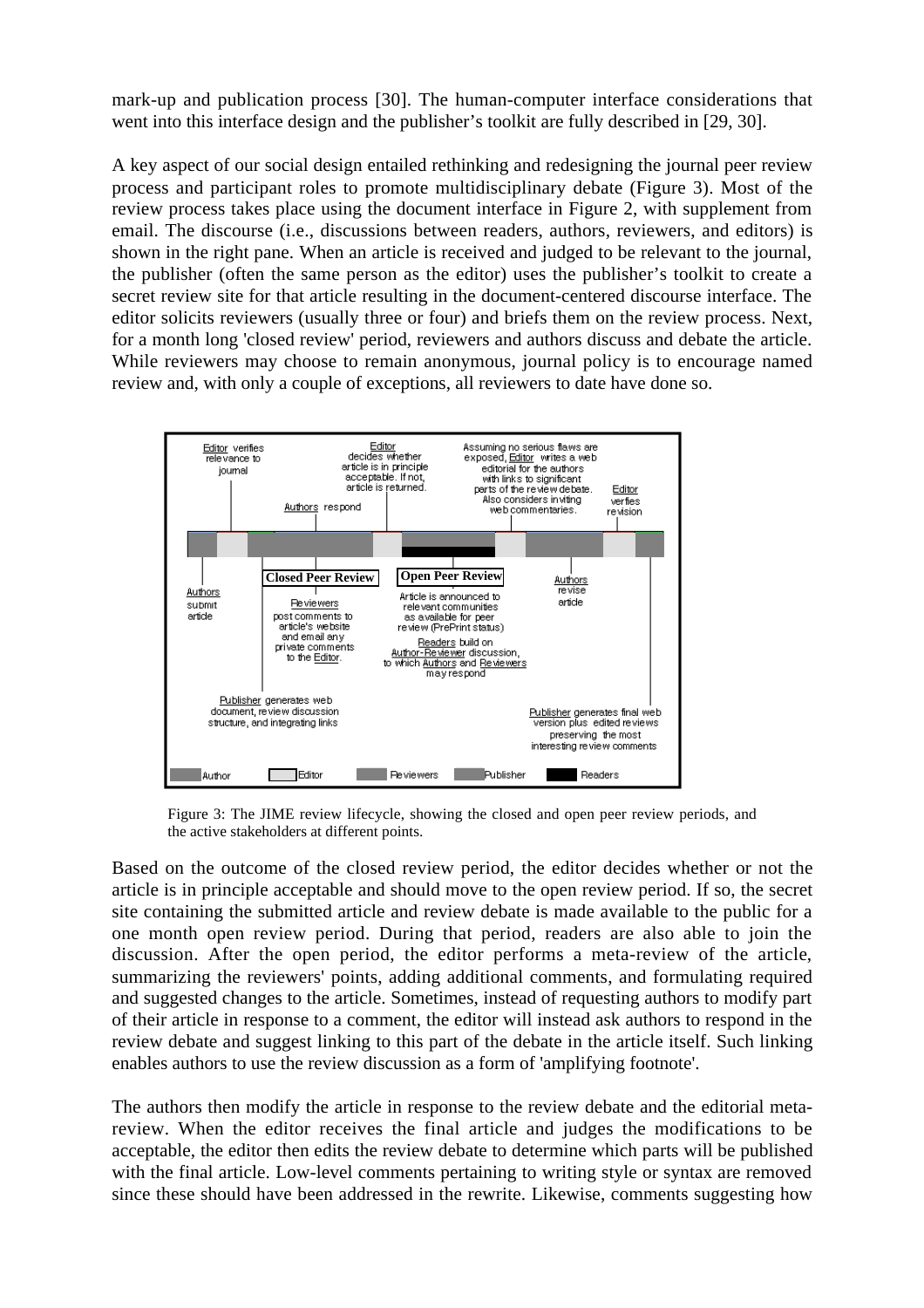to change parts of the article that have been addressed are also removed. Essentially, the editor culls the review debate to make sure the context that the comment pertained to still exists. If it doesn't, the comment is removed. Sometimes the editor will ask reviewers if they wish to modify a specific comment or add another one in light of changes in the article. Often the comments left after this culling are those related to broader theoretical or methodological issues, related experiences or systems, ancillary questions, etc.

# **'Meta-Structuring'-in-action**

During the first few months of journal publication our results with this new document interface and peer review process were promising but uneven. Some debates were extremely successful while others fell flat. Despite online instructions and how-to briefings by the editors, we encountered a variety of re-occurring problems amongst participants, including:

- Difficulties stemming from a lack of new media 'literacies'; i.e., authors may not realize how to best present their work in this new medium or reviewers may never have used computer-mediated conferencing (CMC) before.
- Being unsure about the new reviewing process in general, or about their changed role in the process. This was particularly the case with authors, whose roles had changed from passive recipients to active participants.

As editors, we were interested in taking proactive steps to prevent, or at least mitigate, these re-occurring problems and difficulties. The meta-structuring theory proposed by Orlikowski et al offered a potentially useful framework for developing the necessary intervention activities (see [24] more information). This theory builds on prior theories of structuration [6, 11]: when people use technology, they draw on affordances of the technology (Figure 4, arrow 2) and their enculturation into a system a knowledge to guide their use; i.e., knowledge about how peer reviewing usually works (Figure 4, arrow 1). In turn, their actions with the technology can have several effects: either serving to *reinforce* the existing system of knowledge, or to slightly *adjust* or modify the system of knowledge, or to more radically *change* the system (Figure 4, arrow 4). Similarly, their actions can also reinforce, adjust, or change properties and features of the technology itself (Figure 4, arrow 3).



Figure 4. Meta-structuring in the context of JIME (Adapted from Orlikowski et al 1995)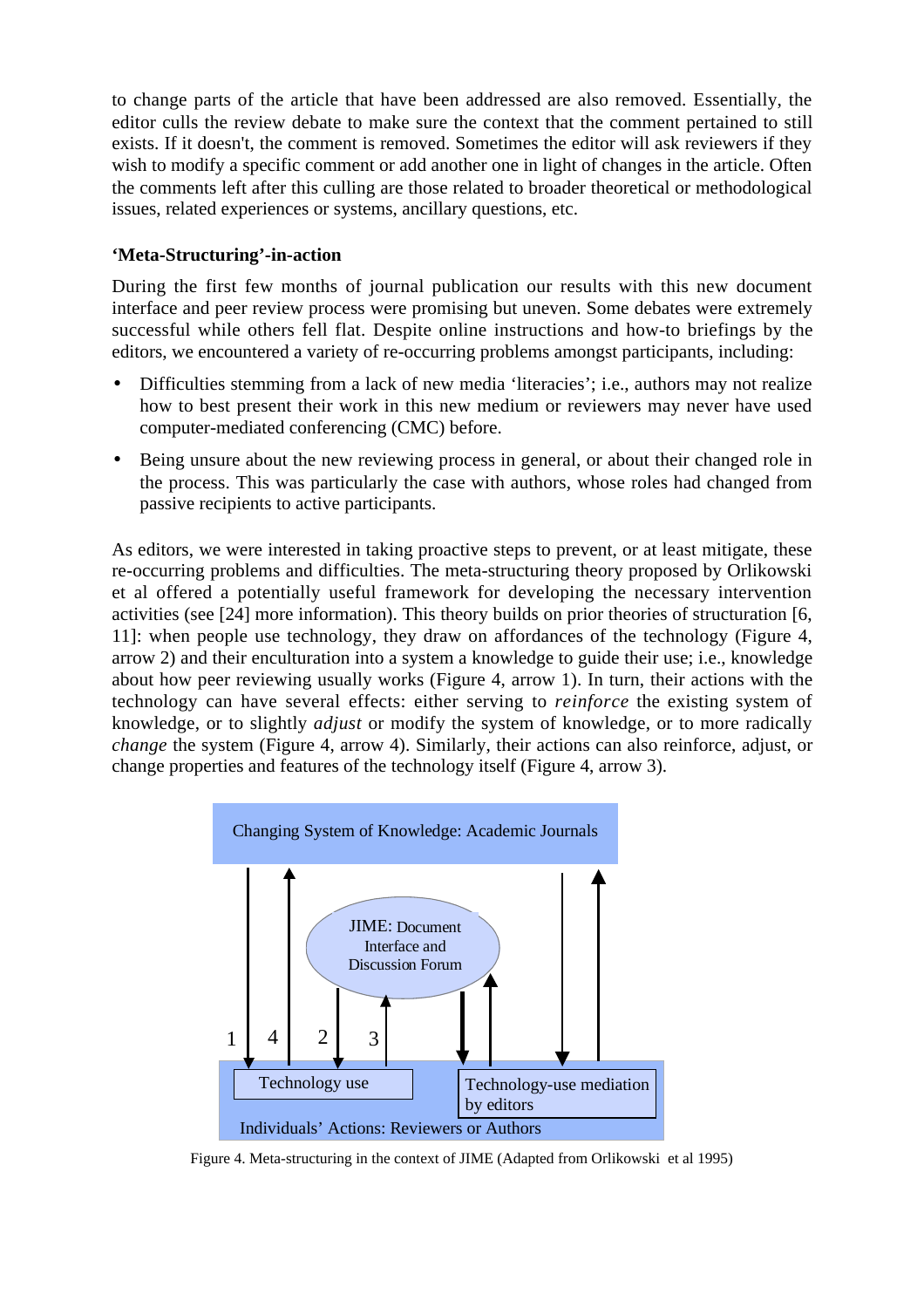Meta-structuring theory suggests that a few individuals can influence and shape other user's actions and their use of technology through deliberate, explicit, ongoing, and organizationally sanctioned *technology-use mediation* activities. The purpose of these mediation activities are to "structure user's use of technology" by influencing users' actions and interpretations, changing the system of knowledge influencing use, and modifying the technology (Figure 4, all unlabeled arrows) – hence the name 'meta-structuring'. Mediating activities fall into four broad categories, depending upon whether the activity serves to *establish*, *reinforce*, *adjust*, or *change* a new system of knowledge. Specific actions corresponding to each of these categories are listed in the middle column of Table 2. Actions denoted by '+' are those originally proposed by Orlikowski et al; those denoted by '\*' are actions we have added or modified based on our experiences publishing JIME. Below we will briefly describe a few specific actions from each of these categories to give readers a flavor of the types of mediation activities we have engaged in.

Establishment actions include designing and installing the new technology (JIME document interface), getting organizational backing for the new technology (from the editorial board), and creating guidelines outlining the envisioned use of the technology (the new peer review model). These types of activities are found in many system design and development projects. Based on our experiences, we believe that developing models of the current problem domain and the envisioned solution domain are also important components in this phase, helping with the design of technology and guidelines for use. The strength of the meta-structuring theory however lies in the recognition that further actions are needed after establishment.

Reinforcement actions should promote new practices and increase users' awareness of and facility with the new technology. In our case, descriptions of the new peer review process were always given to potential reviewers when they were invited to review an article. However, like many software users, not all reviewers carefully read the instructions. Even if reviewers do read the instructions, they may have problems remembering how the new process works (there is usually a delay between when they are invited and when the review period commences). Thus, we reinforce both the collaborative aspect of the reviewing process and shortened review period (one month) using 'welcome' and 'closing' letters. The editor solicits reviewers and when all reviewers (usually three or four) are arranged, the editor uses an email 'welcome' letter to introduce the participants (authors and reviewers) to each other and brief them on the upcoming review process. The closing letter is sent out one week before the end of the review period as a gentle reminder. These letters began as small experimental 'adjustments' and have since been incorporated into our standard editorial practices.

Adjustment actions serve to fine tune the technology to better support practices and vice versa. For instance, analyses of our server logs suggested that users were bookmarking review debates and checking the debates periodically, presumably to see if any new comments had been added. To support keeping track of a debate we added a notification feature. Whenever a new comment is added, all people subscribed to that debate receive the new comments in their email. To help increase their awareness of the flow of the review, all reviewers and authors are automatically subscribed to the article's debate. Subsequently, we have noticed that some reviewers use a 'modified two-pass' review technique: coming online once to make their review comments and then coming online periodically to respond to other's comments as they are posted. To help with adjustments, mechanisms are needed for obtaining feedback from users on an ongoing basis. In the JIME project, we rely on informal observations by editors, feedback from reviewers, and periodic log analyses [34] to help guide our adjustment decisions.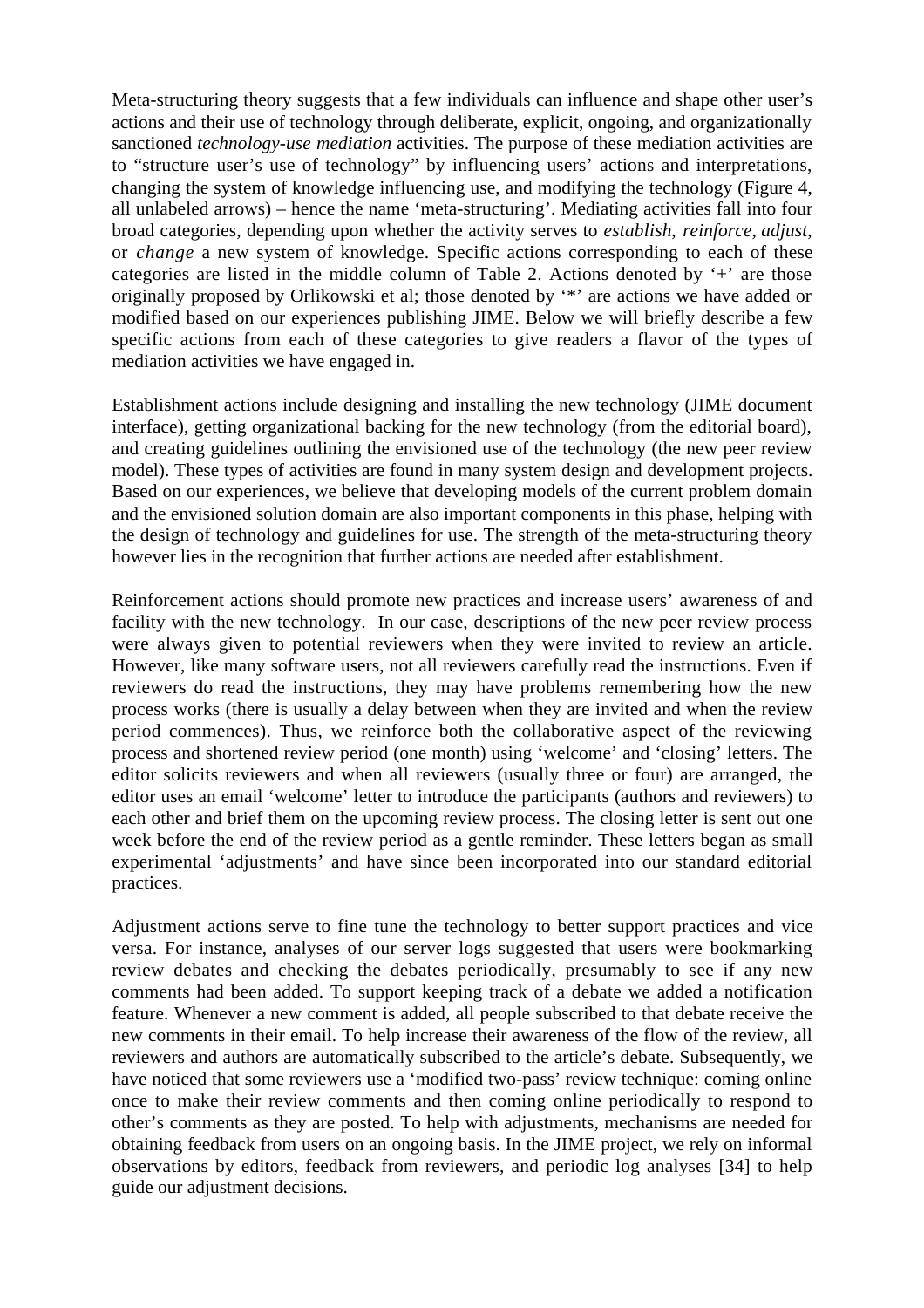In contrast to adjustments, episodic changes are larger in scope and occur periodically, rather than gradually over time. Episodic changes include major changes to the technology and to the envisioned practices. In JIME, a major change in practice occurred when we decided to conduct the editorial meta-review in the JIME document interface where all participants could see and comment on the editorial review itself. This began as an experimental adjustment and later was officially incorporated into the revised peer review lifecycle. This radical change helped to reinforce the collaborative nature of the review process and it enabled editors to showcase advanced features of the system and CMC good practices in their comments. For instance, we try to encourage the use of comment titles, as these help to make the debate outlines more readable (see right side of Figure 2). Also, as shown in Figure 5, we demonstrate and promote the use of hyperlinks to make explicit the relationships between: (1) the article and its associated review debate and (2) other articles in JIME.

to in order for us to evaluate its success or failure. On the first of these points, certain elements of the paper stand out, and, in my opinion, merit further consideration.

One concerns the question of "cueing" as raised by the comments of Koschmann. See my comments at:

http://www-iime.open.ac.uk/Reviews/get/brvce-reviews/32/1/2.html

Another issue is the perceived benefit in a number of the student's minds associated with the absence of the patient:

http://www-jime.open.ac.uk/Reviews/get/brvce-reviews/31/1/2.html

Figure 5: Editorial demonstrations of 'threaded hypertext literacy'—contributions to online peer review debates with citation and cross-linking from one review discussion to another.

| <b>Mediating Activity</b><br><b>Categories</b> | <b>Actions</b><br>(+ original, * new or modified)                                                                     | <b>Examples from JIME</b>                                                                                                                                                                             |
|------------------------------------------------|-----------------------------------------------------------------------------------------------------------------------|-------------------------------------------------------------------------------------------------------------------------------------------------------------------------------------------------------|
| Establishment                                  | *Analyze current and envisioned<br>'systems of knowledge' that<br>guide practice and technology<br>use.               | Examined existing peer review and publishing<br>practices; i.e,, problem domain. Explicitly<br>formulated vision and goals for new publishing<br>and peer review practices; i.e., solution<br>domain. |
|                                                | +Set up physical parameters and<br>features of the technology.                                                        | Used explicit model of solution domain to<br>design JIME document interface with<br>integrated discussion forum and installed it on<br>server.                                                        |
|                                                | +Modify institutional properties<br>of the organization to facilitate<br>technology assimilation.                     | Persuaded founding editorial board to sanction<br>the new system as the official medium for<br>publication.                                                                                           |
|                                                | +Articulate the cognitive and<br>behavioral routines through<br>which the technology may be<br>appropriated by users. | Used explicit model of solution domain to<br>define the new peer review model and<br>articulated the roles of participants in the<br>review process.                                                  |
|                                                |                                                                                                                       |                                                                                                                                                                                                       |
| Reinforcement                                  | +Maintain the operational fidelity<br>of the technology.                                                              | Maintain the JIME server; e.g. registering new<br>participants, software upgrades, bug fixes                                                                                                          |

Table 2. Description and examples of technology-use mediation activities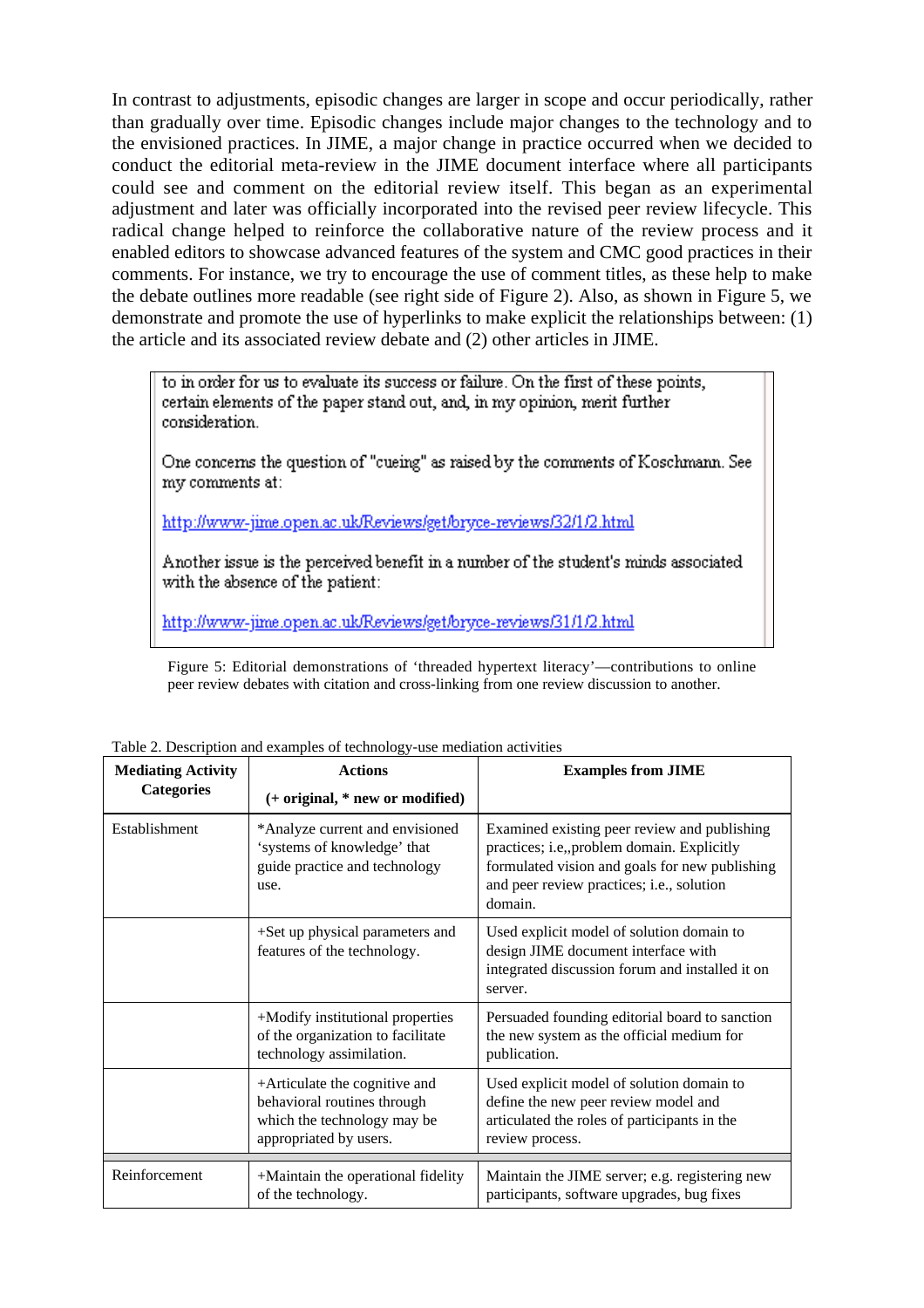|                                                                                                                      | +Help users adopt and use<br>appropriate cognitive and<br>behavioral routines to use the<br>technology.          | Educate participants by: (1) providing a<br>description of the review process when inviting<br>them to participate; (2) reinforce the<br>collaborative aspect with a 'welcome' letter to<br>kick-off the review process introducing<br>participants; (3) reinforce the short time period<br>by sending out a 'closing' reminder one week<br>before the end of the period.<br>Demonstrate use of advanced features (e.g.,<br>hyperlinks) and CMC good practice (e.g,<br>comment titles) in editorial meta-review<br>comments. |
|----------------------------------------------------------------------------------------------------------------------|------------------------------------------------------------------------------------------------------------------|------------------------------------------------------------------------------------------------------------------------------------------------------------------------------------------------------------------------------------------------------------------------------------------------------------------------------------------------------------------------------------------------------------------------------------------------------------------------------------------------------------------------------|
|                                                                                                                      |                                                                                                                  | Provide advice to authors about how to best<br>present their work using hypermedia and<br>interactive components.                                                                                                                                                                                                                                                                                                                                                                                                            |
| Adjustment                                                                                                           | *Monitor use to detect re-<br>occurring patterns and common<br>problems                                          | Observe debates and periodically analyze<br>server log files.                                                                                                                                                                                                                                                                                                                                                                                                                                                                |
|                                                                                                                      | *Use models of problem and<br>solution domains to help identify<br>and understand potential<br>problems.         | Biggest proposed changes in the review<br>process are the change in the author's role and<br>the faster pace of review. We need to increase<br>participants' awareness of these changes.                                                                                                                                                                                                                                                                                                                                     |
|                                                                                                                      | +Adjust technical features of the<br>technology to promote use.                                                  | Add notification feature.<br>Add accounts (logins and passwords) for<br>reviewers as a shortcut to entering personal<br>information.                                                                                                                                                                                                                                                                                                                                                                                         |
|                                                                                                                      | +Alter usage rules and procedures<br>to facilitate the use of the<br>technology and to promote new<br>practices. | Prior to review, create accounts and subscribe<br>reviewers to notification feature.<br>During review, remind authors they are not<br>only able to, but are encouraged to participate.<br>After review, acknowledge review participants<br>on front page of journal.                                                                                                                                                                                                                                                         |
| Episodic Change                                                                                                      | *Periodically conduct formal<br>analyses of technology use and<br>facility with new practices.                   | Systematically analyze debates, editorial<br>mediations, and publishing lifecycle.                                                                                                                                                                                                                                                                                                                                                                                                                                           |
|                                                                                                                      | +Redesign the technical functions<br>and features of the technology                                              | Added 'JIME Announce' forum to keep<br>community abreast of developments and new<br>publications.                                                                                                                                                                                                                                                                                                                                                                                                                            |
|                                                                                                                      |                                                                                                                  | Making review participating more visible by<br>including reviewing information in the search<br>engine; i.e., you can search on reviewers.                                                                                                                                                                                                                                                                                                                                                                                   |
|                                                                                                                      | +Modify institutional properties<br>of the organization to facilitate                                            | Modified editorial practices to use document<br>interface for editorial meta-review comments.                                                                                                                                                                                                                                                                                                                                                                                                                                |
| change in technology use.                                                                                            | Explicitly adopted goal to use editorial<br>comments to illustrate advanced features and<br>good CMC practice.   |                                                                                                                                                                                                                                                                                                                                                                                                                                                                                                                              |
| +Redefine cognitive and<br>behavioral routines to facilitate<br>change in users' appropriation of<br>the technology. | Modify proposed review lifecycle to reflect<br>changes in editorial meta-review practice.                        |                                                                                                                                                                                                                                                                                                                                                                                                                                                                                                                              |
|                                                                                                                      |                                                                                                                  | Formalize 'welcome' and 'closing' letters into<br>editorial practice.                                                                                                                                                                                                                                                                                                                                                                                                                                                        |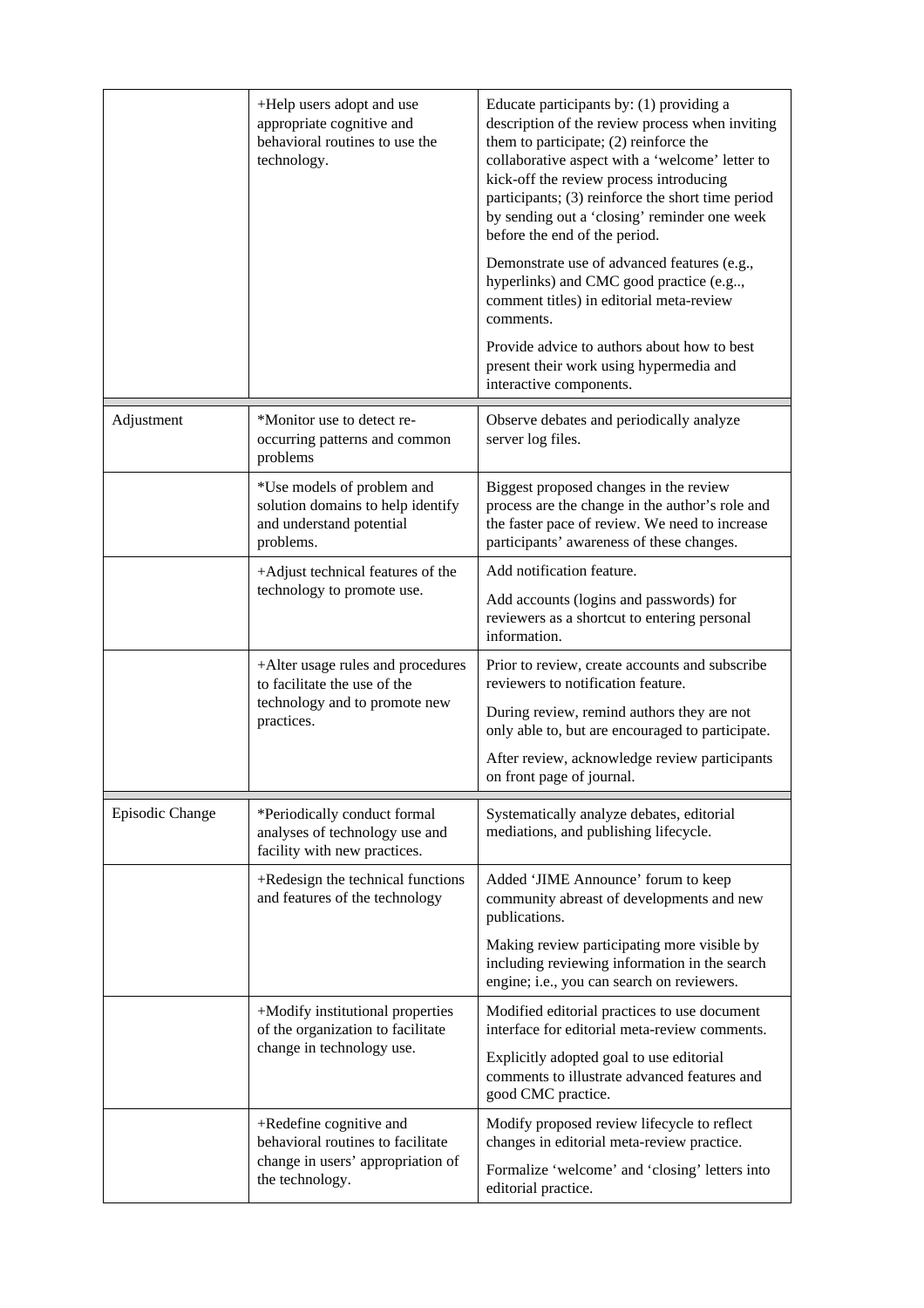## **Discussion: Are Technology-Use Mediation Activities Useful?**

Here we will discuss the value of technology-use mediation activities from several perspectives. First, we examine their effectiveness towards facilitating the use of the JIME document interface and the new peer review model. Second, we discuss their value as a teaching tool when bringing new editors on board. Third, we consider the overall value of the meta-structuring theory as a unifying framework for guiding design and deployment actions and discuss our modifications to the activities originally proposed by Orlikowski, et al

#### **Use of Document Interface and Uptake of New Peer Review Model**

Since the launch of JIME we have been archiving all the review debates for both accepted and rejected articles. These archives contain the full debate, resulting from both the closed and open review periods, and before the debate is edited for article publication. We are currently conducting a detailed quantitative and qualitative analysis of these debate archives (19 articles total). While a complete description of these analyses is beyond the scope of this paper, we will use some of our preliminary findings to consider the effectiveness of our mediation activities.

Let's first consider participation in the overall process. During the review of these 19 articles, 45 out of 46 reviewers (many have reviewed more than one article) completed their reviews during the closed review period. While this is ostensibly their job and what they agreed to do, this level of reliable and timely reviewer participation is quite rare in any review process. When we initially proposed this model, a common critique was that it would prove difficult to find reviewers that were willing and able to conform to this rapid timetable. This has not been the case. Furthermore, authors have participated in all 19 of the review debates, though the amount of author participation has varied considerably. We regard these measures as indicators of some success.

Examination of the review comments suggests that, with a few exceptions, the overall tone and content of the reviews are collegial and collaborative in the sense that reviewers are explicitly relating their comments to those made by other reviewers. In some debates, as much as 50% of the comments explicitly refer to or build upon another participant's comment. These can take many forms, such as referring to a commentator directly in the text of a comment; e.g., "I agree with Henry that…" or "I think you are right but…". Or alternatively, participants refer to a comment using technical features of the medium; e.g., using thumbs up or thumbs down comment categories to agree or disagree with a previous comment, or physically including parts of a previous comment within a response. Again, we regard these findings as indicators of some success, especially in light of prior research which attributes the high rejection rate in 'soft science' journals, especially multidisciplinary journals such as ours, to a lack of agreement about what constitutes 'good science' amongst reviewers [4, 16, 25, 35]. Indeed, in the best of cases, the debates reveal negotiations between participants about the meaning of important concepts; e.g. "weak versus strong multimedia" or the definition of "narrative". As suggested by Kuhn, when scientific communities do not share a common research paradigm such negotiations about fundamental concepts are the first step towards establishing a shared background [19].

While we are reassured that the overall process is basically working, preliminary analyses suggests that there is still plenty of room for improvement. One of our goals was to foster dialogue between multidisciplinary participants. Our analyses suggest that this is not happening as much as we hoped for. While the participants are building on each other's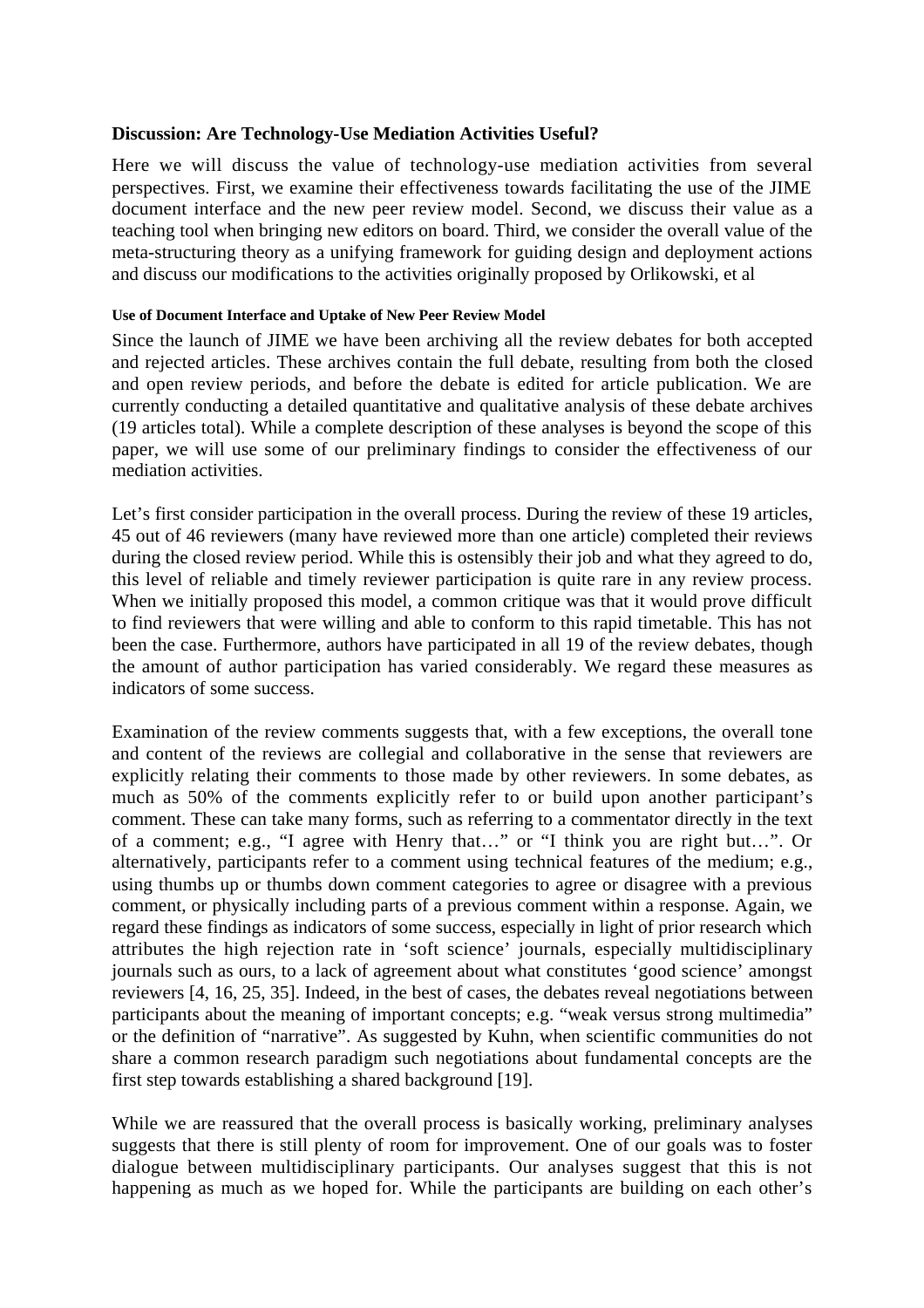comments, they are mostly *talking about* each other ("I agree with Henry that…") rather than *talking with* each other ("I think you are right but..."). There are indications that this may be related to the asynchronous nature of the medium and the sparse days of active participation in the review process. During the closed review period, participants are typically active about 15% of those days. With three or four reviewers and a month-long review period, this sparse rate of participation is probably to be expected. When participants are talking with each other, these comments tend to be clustered together in time (e.g., same day or successive days). When participants are talking about each other, there are often days or even weeks between comment postings.

This difference in behavior may be linked to the different reviewing strategies adopted by reviewers. Some reviewers come online for one day and make all their comments at once, adding their own insights and responding to existing comments (a one-pass review method). Other reviewers adopt a 'two-pass method': they come online once and add their insights and then come online another day and respond to other's comments. A few reviewers use a 'modified two-pass' method: they come online once and add their comments and then monitor the debate and come online periodically to respond to comments as they are made. Clearly the opportunity for dialogue is limited when reviewers use the one-pass reviewing strategy. As a next step, we will consider how to adjust our mediation actions to promote the use of two-pass types of reviewing strategies.

It would be very difficult, perhaps impossible, to unambiguously prove that our technologyuse mediation activities were the cause of our success to date. For instance, we have noticed a general increase in 'comfort level' with the World Wide Web and CMC technologies amongst participants over the last two years, which surely helps our chances. Also, while we believe our technical system to be thoughtfully designed and well conceived, it cannot be credited with 'causing' our success to date. We have used this same technical system in other application areas (including other e-journals) with widely varying degrees of success [30]. Our experiences with these cases suggests that having an explicit model of the desired participation structure (i.e., the JIME peer review model) and a battery of mediation activities to reinforce and promote the new participation structure are extremely important components in the overall process.

## **Bringing Other Editors on Board**

As with most academic journals, we have a large and distributed editorial board, with members in the Americas, Europe, Asia, and Australia. To increase editorial involvement and keep the workload of the founding editors manageable, we are trying to use a distributed editorial model, with different editors taking responsibility for different journal submissions. This has proved to be quite challenging!

Similarly to other participants, most potential editors have considerable experience in traditional journal reviewing practices and their mental models of editorial activities are based on these prior experiences. At first blush, when examining the idealized JIME peer review process (Figure 3), it appears that the editor is not deeply involved in the process until the end when he or she performs the editorial meta-review. Our first few guest editors were relying heavily on this idealized model of editorial involvement and met with disappointing review participation results; e.g., not much discussion or low author participation. In one case, we (the founding editors) had to take over the review process when it completely faltered. By looking at our own actions through the theoretical lens of the meta-structuring theory, we have realized how critical the editorial mediation activities are. The metastructuring theoretical framework has proved to be a useful tool for thinking about and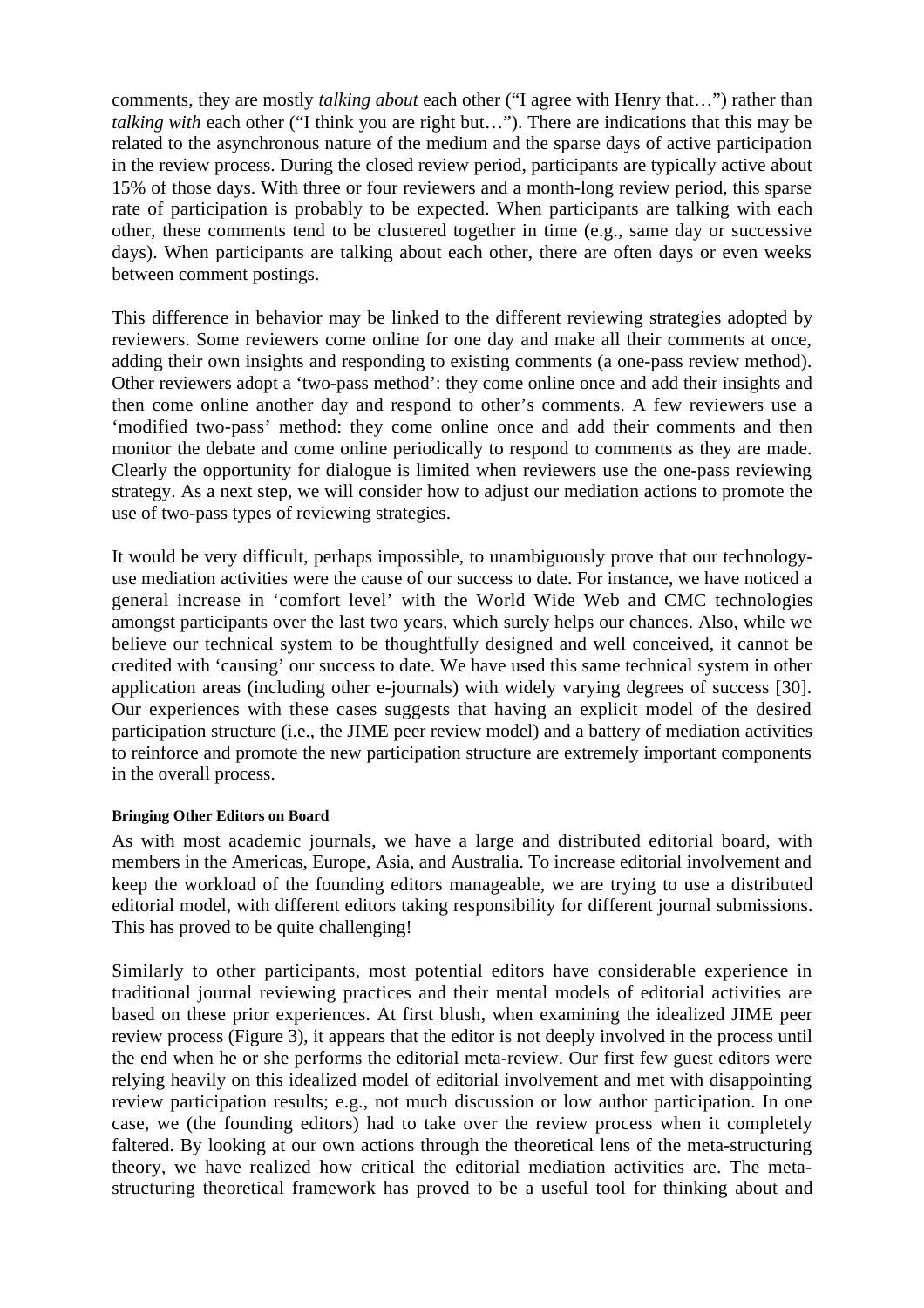making explicit the activities of editors in this new peer review model. As such, having an explicit model of editorial mediations has helped us to coach new editors on their roles in JIME peer review process. While there is not enough data to draw specific conclusions, recent experiences of guest editors show considerable improvement in the overall participation in the review debates.

## **A Useful Unifying Framework**

Meta-structuring theory provided a useful framework for integrating many of our design, development, and ongoing support activities. It helped us to be explicit about our overall process and interactions with 'users' and in turn, this explicitness aided our teaching and coaching of guest editors. We did however, make some adjustments to the original framework. First, Orlikowski et al developed this framework in the context of organizational research, specifically looking at the relationships between technology use and changing institutional properties. Here, we refer to 'systems of knowledge' rather than 'institutional properties of the organization' to connote a broader shared understanding of material and social practices amongst members of a professional community that span many organizations. Second, we have modified the proposed mediation actions (Table 2) to indicate where 'traditional' design and development concerns fit in to this framework. These modifications included specifying where feedback is needed to formulate mediation actions, and where problem and solution domain models can augment the process. These additions help move the framework from the realm of descriptive theory towards advocating a course of action.

In our view, meta-structuring is an instance of a broader class of theories which we call 'developmental theories-in-action'. Such theories can be helpful to the design and deployment of cooperative systems because they explicitly acknowledge (1) technology adaptation and cultural change are gradual processes that occur primarily after deployment and during use and (2) ongoing proactive interventions (mediations) can facilitate these gradual processes and improve technology use and acceptance. The 'continuing education' perspective advocated by this class of theory is perhaps particularly beneficial when the technologies are open-ended (i.e., they afford many styles of use, unlike systems such as the Coordinator [33]) and when use is discretionary [15].

While meta-structuring is an iterative process, it differs from iterative design and rapid prototyping in its emphasis on supporting adaptation after deployment, rather than in the design phase. Recently, iterative design approaches have been extended to include postdeployment social processes [22], but these intervention efforts are generally not guided by a uniform theoretical framework. In a similar vein, Fischer et al have postulated an extended software system lifecycle model based on the phases of seeding (design and implementation), evolutionary growth (adaptation during use), and reseeding (redesign and restructuring) [10]. While this theory incorporates an extended system lifecycle and helps to guide interactions between users and developers, it does not address the critical area of enculturation; i.e., helping users to gradually adjust their practices and systems of knowledge. Perhaps the theory most closely related is that of 'domain construction' [9, 27]. Domain construction considers how technology can support the practices of professional designers as they collaboratively construct their design vocabulary, representations, and practices over time. This theory differs from meta-structuring in that it does not expressly consider the role of external mediators in the overall process.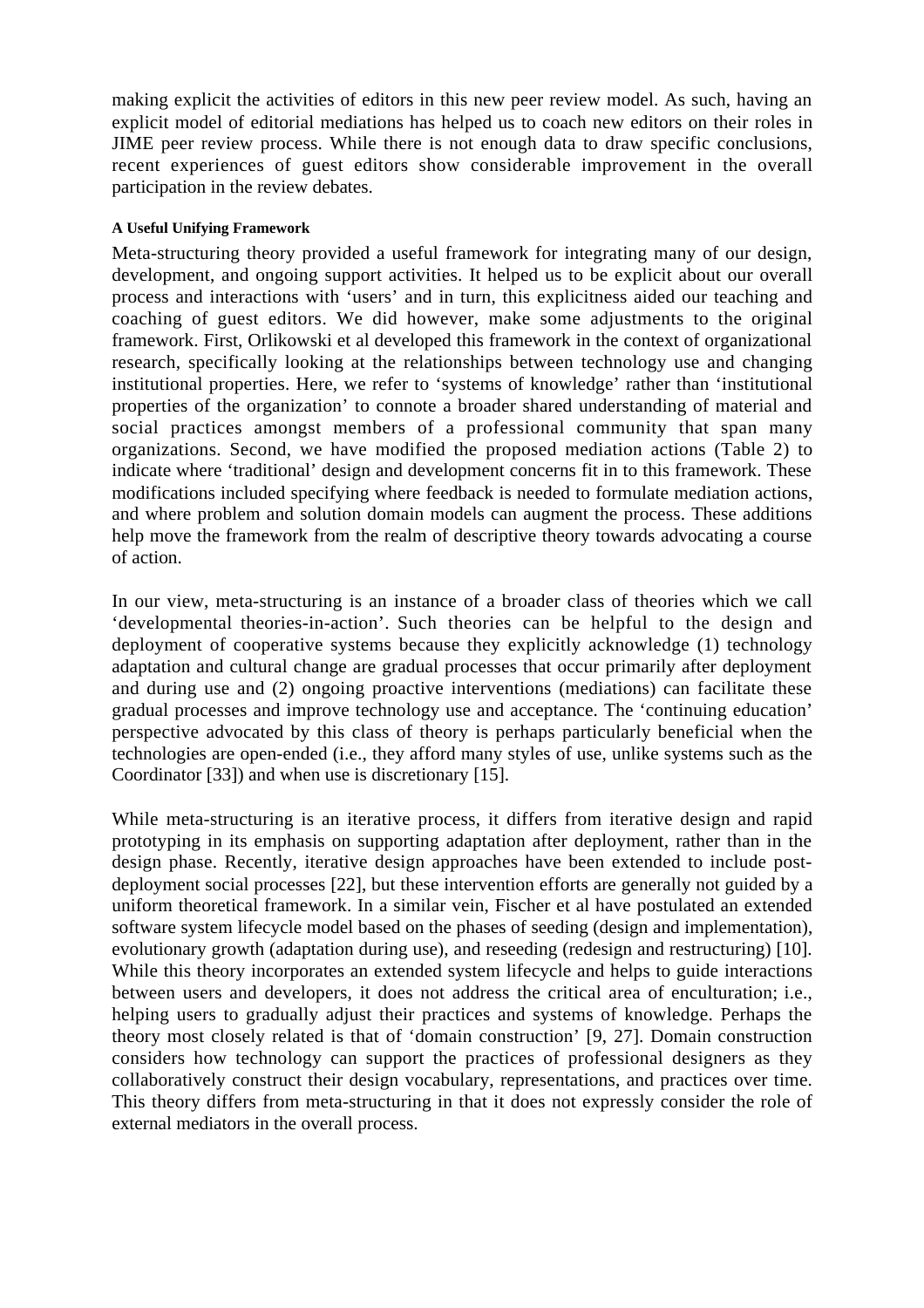## **Summary**

We have described our experiences using specially designed computer-meditated conferencing technology to realize an innovative peer review model within an academic ejournal – The Journal of Interactive Media in Education. Through the re-design of social processes and technical products, we have tried to shift reviewing from a closed process centered on evaluating scholarly work to an open process promoting constructive dialogue between participants. Analysis of our review archives suggests that we have made important steps towards realizing this goal: review debates appear to be collaborative but not necessarily dialogic. Our next step will be to consider how editorial meditation activities could help promote reviewing strategies more conducive to dialogue.

At a different level, we have discussed how our actions were guided by a particular theoretical framework based on the notion of meta-structuring. We have tried to argue that developmental theories such as this one can be useful tools guiding the design, deployment, and ongoing support of cooperative systems. However, such theories and descriptions of their use in real projects are rare, and as such, indicate a promising area for future research.

# **References**

**1.** Bondaryk, "Publishing New Media in Higher Education: Overcoming the Adoption Hurdle," *Journal of Interactive Media in Education,* Vol. 98, Iss. 3, [wwwjime.open.ac.uk/98/3], 1998.

**2.** Buckingham Shum, S., "Analyzing the Usability of a Design Rationale Notation," in *Design Rationale: Concepts, Techniques, and Use*, T. P. Moran and J. M. Carroll, Ed., Lawrence Erlbaum Associates, Hillsdale, NJ, 1996, pp. 185-215.

**3.** Buckingham Shum, S., A. MacLean, V. Bellotti and N. Hammond, "Graphical Argumentation and Design Cognition," *Human-Computer Interaction,* Vol. 12, Iss. 3, pp. 267-300, 1997.

**4.** Cicchetti, D. V., "The reliability of peer review for manuscript and grant submissions: A cross-disciplinary investigation," *Behavioral and Brain Sciences,* Vol. 14, pp. 119-186, 1991.

**5.** Conklin, J. and M. Begeman, "gIBIS: A Hypertext Tool for Exploratory Policy Discussion," *Transactions of Office Information Systems,* Vol. 6, Iss. 4, pp. 303-331, 1988.

**6.** DeSanctis, G. and M. S. Poole, "Capturing the Complexity of Advanced Technology Use: Adaptive Structuration Theory," *Organization Science,* Vol. 5, Iss. 2, pp. 121-147, 1994.

**7.** Fischer, G., "Domain-Oriented Design Environments," in *Automated Software Engineering*, Ed., Kluwer Academic Publishers, Boston, MA., 1994, pp. 177-203.

**8.** Fischer, G., A. C. Lemke, R. McCall and A. Morch, "Making Argumentation Serve Design," *Human Computer Interaction,* Vol. 6, Iss. 3-4, pp. 393-419, 1991.

**9.** Fischer, G., S. Lindstaedt, J. Ostwald, M. Stolze, T. Sumner and B. Zimmermann, "From Domain Modeling to Collaborative Domain Construction," *Symposium on Designing Interactive Systems (DIS '95)*, Ann Arbor, MI (August 23-26), 1995, pp. 75-85.

**10.** Fischer, G., R. McCall, J. Ostwald, B. Reeves and F. Shipman, "Seeding, Evolutionary Growth and Reseeding: Supporting the Incremental Development of Design Environments," *Human Factors in Computing Systems (CHI '94)*, Boston, MA, 1994, pp. 292-298.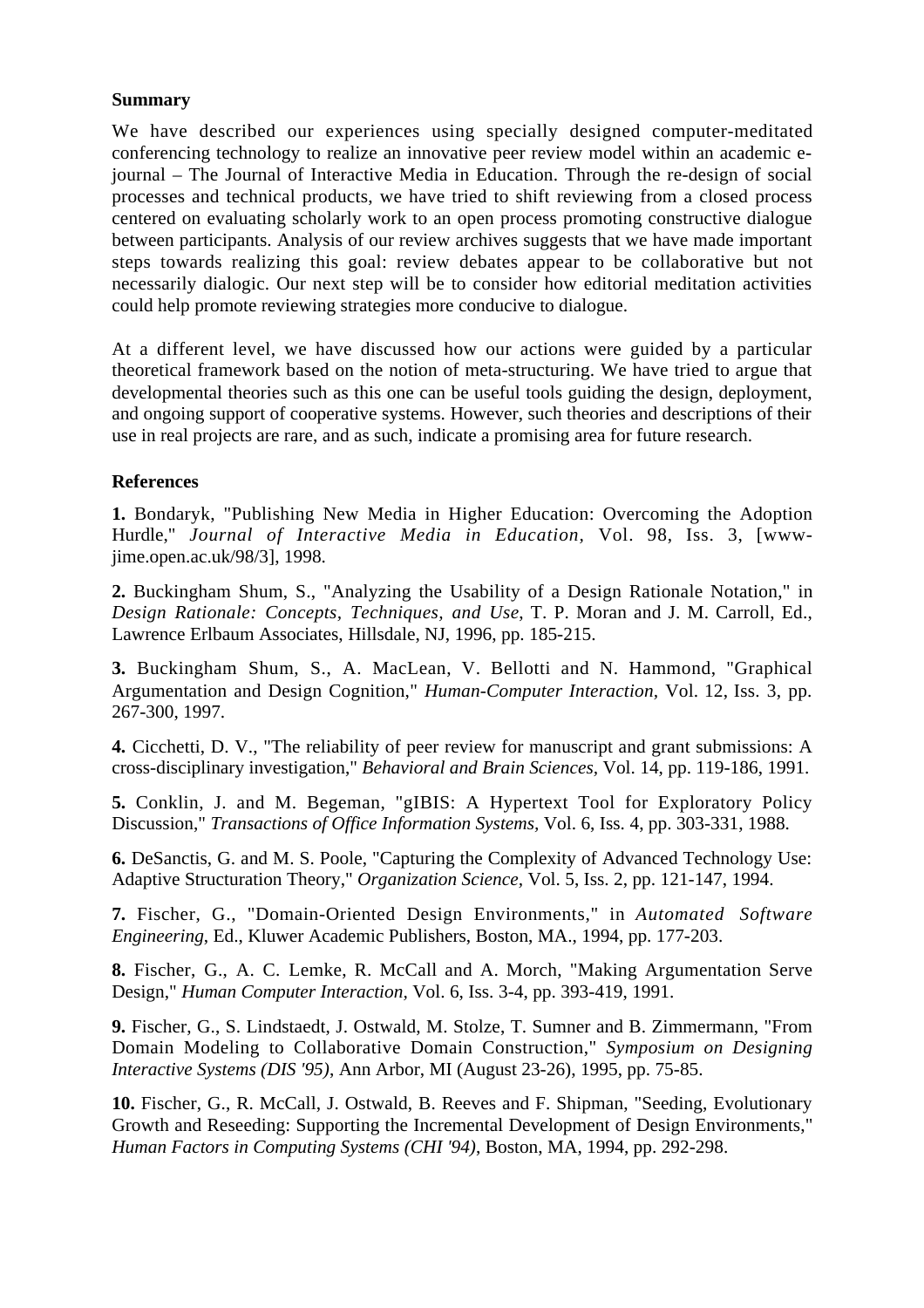**11.** Giddens, A., "Elements of the Theory of Structuration," in *The Constitution of Society: Outline of the Theory of Structure*, Ed., University of California Press, Berkeley, CA, 1984, pp. 1-40.

**12.** Gould, J. D., S. J. Boies and C. Lewis, "Making Usable, Useful, Productivity-Enhancing Computer Applications," *Communications of the ACM,* Vol. 34, Iss. 1, pp. 74-85, 1991.

**13.** Greenbaum, J., "A Design of One's Own: Towards Participatory Design in the United States," in *Participatory Design: Principles and Practices*, D. Schuler and A. Namioka, Ed., Lawrence Erlbaum Associates, Hillsdale, NJ, 1993, pp. 27-37.

**14.** Grudin, J., "Seven Plus One Challenges in Understanding Social Dynamics for Groupware Developers," *Human Factors in Computing Systems (CHI '91)*, New Orleans, LA (April 27 - May 2), 1991, pp. CHI '91 Tutorial.

**15.** Grudin, J. and L. Palen, "Why Groupware Succeeds: Discretion or Mandate?," *Fourth European Conference on Computer-Supported Cooperative Work (ECSCW)*, 1995, pp. 263- 278.

**16.** Hargens, L. L., "Scholarly Consensus and Journal Rejection Rates," *American Sociological Review,* Vol. 53, Iss. February, pp. 139-151, 1988.

**17.** JIME, "Journal of Interactive Media in Education," *An Interactive Journal for Interactive Media,* [www-jime.open.ac.uk], pp. 1996.

**18.** Kling, R., "What is Social Informatics and Why Does it Matter?," *D-Lib Magazine,* Vol. 5, Iss. 1, [http://www.dlib.org/dlib/january99/kling/01kling.html], 1999.

**19.** Kuhn, T. S., *The Structure of Scientific Revolutions (Third Edition),* University of Chicago Press, Chicago, 1996.

**20.** Mackay, W., "Triggers and Barriers to Customizing Software," *Human Factors in Computing Systems (CHI '91)*, New Orleans, LA (April 27 - May 2), 1991, pp. 153-160.

**21.** Marion, A. and E. Hacking, "Educational Publishing and the World Wide Web," *Journal of Interactive Media in Education,* Vol. 98, Iss. 2, [www-jime.open.ac.uk/98/2], 1998.

**22.** O'Day, V., D. Bobrow and M. Shirley, "The Social-Technical Design Circle," *Conference on Computer Supported Cooperative Work (CSCW '96)*, Boston (Nov. 16-20), 1996, pp. 160- 169.

**23.** Orlikowski, W., "Learning from Notes: Organizational Issues in Groupware Implementation," *Conference on Computer Supported Cooperative Work (CSCW '92)*, Toronto, Canada (Oct 31 - Nov 4), 1992, pp. 362-369.

**24.** Orlikowski, W., J. Yates, K. Okamura and M. Fujimoto, "Shaping Electronic Communication: The Metastructuring of Technology in the Context of Use," *Organization Science,* Vol. 6, Iss. 4, pp. 423-444, 1995.

**25.** Peters, D. P. and S. J. Ceci, "Peer-review practices of psychological journals: The fate of pubslihed articles, submitted again," *The Behavioral and Brain Sciences,* Vol. 5, pp. 187-255, 1982.

**26.** Schuler, D. and A. Namioka, *Participatory Design: Principles and Practices,* Lawrence Erlbaum Associates, Hillsdale, NJ, 1993.

**27.** Sumner, T., "Designers and their tools: Computer Support for Domain Construction," University of Colorado at Boulder, Ph.D. Dissertation, Dept. of Computer Science, 1995.